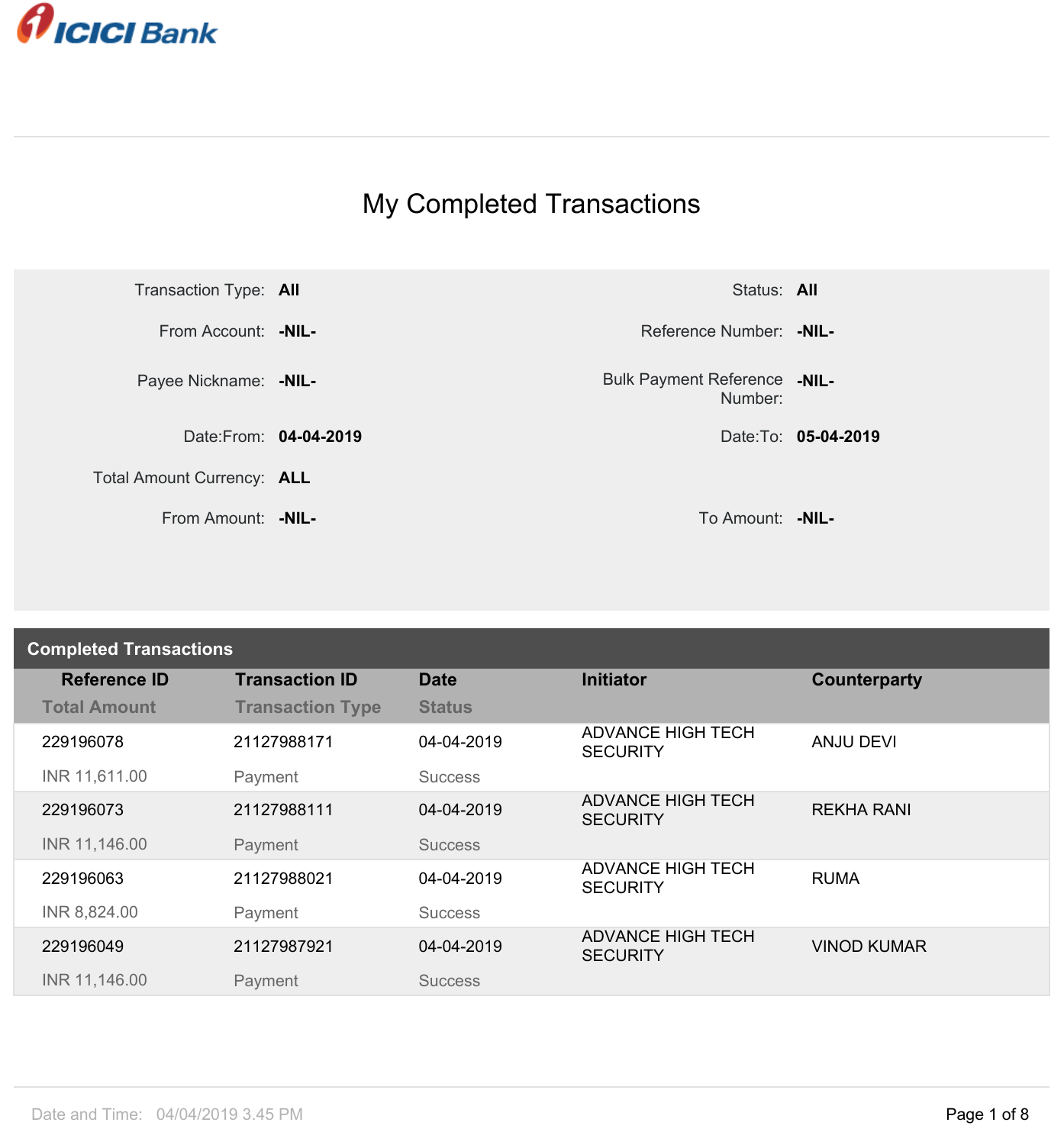| 229196037     | 21127987811 | 04-04-2019     | <b>ADVANCE HIGH TECH</b><br><b>SECURITY</b> | <b>ANUBHAV SINGH</b>                 |
|---------------|-------------|----------------|---------------------------------------------|--------------------------------------|
| INR 12,075.00 | Payment     | <b>Success</b> |                                             |                                      |
| 229196022     | 21127987691 | 04-04-2019     | <b>ADVANCE HIGH TECH</b><br><b>SECURITY</b> | <b>HIRA LAL SAHU</b>                 |
| INR 12,075.00 | Payment     | <b>Success</b> |                                             |                                      |
| 229195812     | 21127985561 | 04-04-2019     | <b>ADVANCE HIGH TECH</b><br><b>SECURITY</b> | <b>AJAY KUMAR YADAV</b>              |
| INR 6,502.00  | Payment     | <b>Success</b> |                                             |                                      |
| 229195796     | 21127985421 | 04-04-2019     | <b>ADVANCE HIGH TECH</b><br><b>SECURITY</b> | <b>RAKESH KUMAR</b><br><b>NAMDEV</b> |
| INR 11,611.00 | Payment     | <b>Success</b> |                                             |                                      |
| 229195782     | 21127985311 | 04-04-2019     | <b>ADVANCE HIGH TECH</b><br><b>SECURITY</b> | <b>RAJA PANDIT</b>                   |
| INR 12,075.00 | Payment     | <b>Success</b> |                                             |                                      |
| 229195766     | 21127985161 | 04-04-2019     | <b>ADVANCE HIGH TECH</b><br><b>SECURITY</b> | <b>JAI RAM TIWARI</b>                |
| INR 12,075.00 | Payment     | <b>Success</b> |                                             |                                      |
| 229195749     | 21127984821 | 04-04-2019     | <b>ADVANCE HIGH TECH</b><br><b>SECURITY</b> | <b>KISHAN</b>                        |
| INR 7,895.00  | Payment     | <b>Success</b> |                                             |                                      |
| 229195732     | 21127984661 | 04-04-2019     | <b>ADVANCE HIGH TECH</b><br><b>SECURITY</b> | <b>KARTIK</b>                        |
| INR 11,611.00 | Payment     | <b>Success</b> |                                             |                                      |
|               |             |                |                                             |                                      |
| 229195716     | 21127984561 | 04-04-2019     | <b>ADVANCE HIGH TECH</b><br><b>SECURITY</b> | <b>RAGHUNANDAN</b><br><b>KUMAR</b>   |
| INR 11,611.00 | Payment     | <b>Success</b> |                                             |                                      |
| 229195693     | 21127984331 | 04-04-2019     | <b>ADVANCE HIGH TECH</b><br><b>SECURITY</b> | <b>ISRAT</b>                         |
| INR 12,075.00 | Payment     | <b>Success</b> |                                             |                                      |
| 229195669     | 21127984141 | 04-04-2019     | <b>ADVANCE HIGH TECH</b><br><b>SECURITY</b> | <b>NUSRAT PARVIN</b>                 |
| INR 12,075.00 | Payment     | <b>Success</b> |                                             |                                      |
| 229195651     | 21127984001 | 04-04-2019     | <b>ADVANCE HIGH TECH</b><br><b>SECURITY</b> | <b>BABITA</b>                        |
| INR 12,075.00 | Payment     | <b>Success</b> |                                             |                                      |
| 229195640     | 21127983911 | 04-04-2019     | <b>ADVANCE HIGH TECH</b><br><b>SECURITY</b> | <b>SANDEEP SINGH</b>                 |
| INR 12,075.00 | Payment     | <b>Success</b> |                                             |                                      |
| 229195624     | 21127983581 | 04-04-2019     | <b>ADVANCE HIGH TECH</b><br><b>SECURITY</b> | PREMNARAYAN                          |
| INR 12,075.00 | Payment     | <b>Success</b> |                                             |                                      |
| 229195599     | 21127983371 | 04-04-2019     | <b>ADVANCE HIGH TECH</b><br><b>SECURITY</b> | <b>SURAJ KUMAR</b>                   |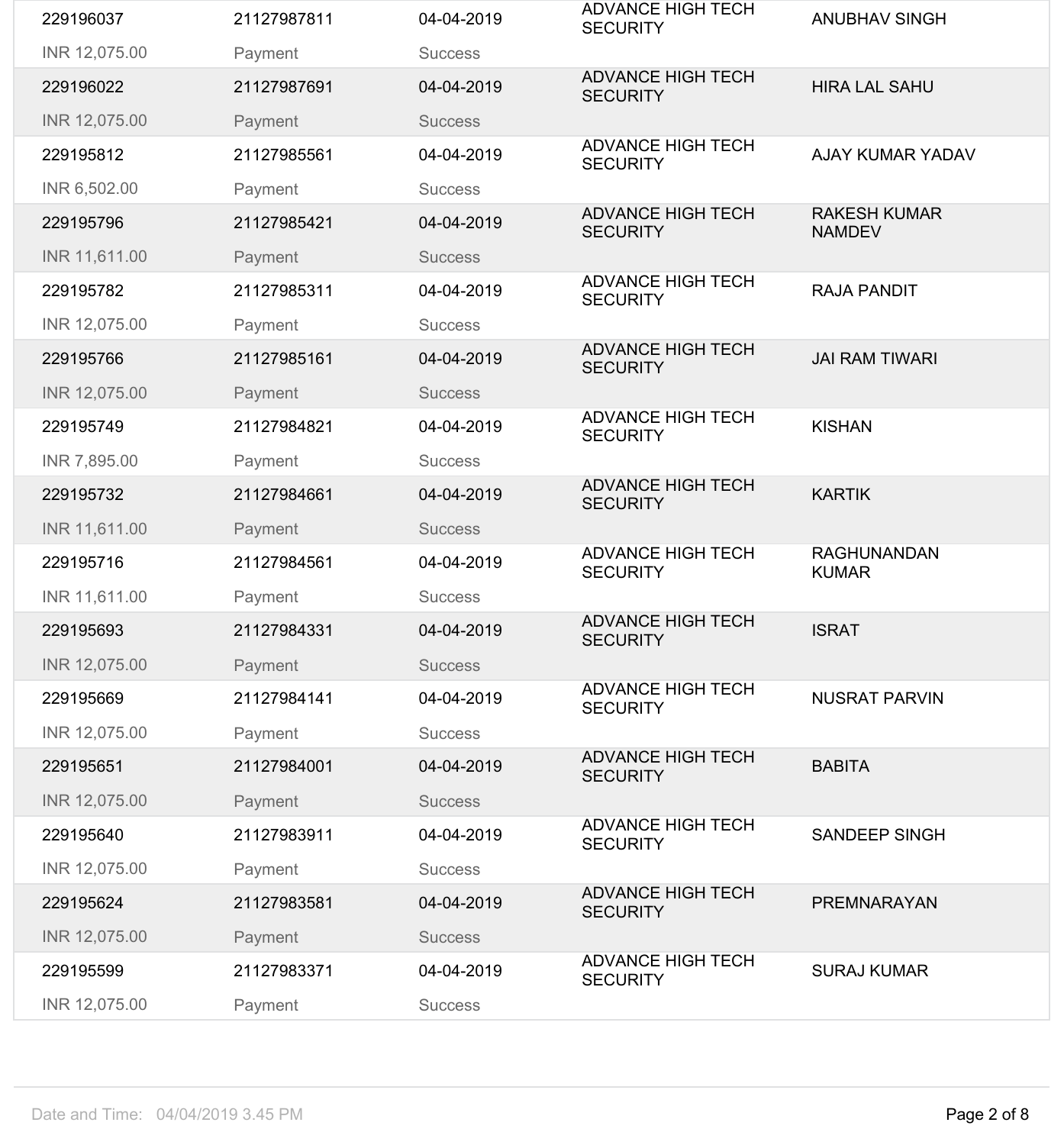| 229195587     | 21127983271 | 04-04-2019     | <b>ADVANCE HIGH TECH</b><br><b>SECURITY</b> | <b>UMESH KUMAR SINGH</b>             |
|---------------|-------------|----------------|---------------------------------------------|--------------------------------------|
| INR 8,824.00  | Payment     | <b>Success</b> |                                             |                                      |
| 229195573     | 21127983171 | 04-04-2019     | <b>ADVANCE HIGH TECH</b><br><b>SECURITY</b> | <b>CHANDNI</b>                       |
| INR 11,146.00 | Payment     | <b>Success</b> |                                             |                                      |
| 229195558     | 21127983021 | 04-04-2019     | <b>ADVANCE HIGH TECH</b><br><b>SECURITY</b> | <b>KHUSHBOO</b>                      |
| INR 10,682.00 | Payment     | <b>Success</b> |                                             |                                      |
| 229195532     | 21127982811 | 04-04-2019     | <b>ADVANCE HIGH TECH</b><br><b>SECURITY</b> | <b>PYARE LAL</b>                     |
| INR 11,146.00 | Payment     | <b>Success</b> |                                             |                                      |
| 229195518     | 21127982691 | 04-04-2019     | <b>ADVANCE HIGH TECH</b><br><b>SECURITY</b> | <b>MANISH KUMAR</b>                  |
| INR 12,075.00 | Payment     | <b>Success</b> |                                             |                                      |
| 229195496     | 21127982511 | 04-04-2019     | <b>ADVANCE HIGH TECH</b><br><b>SECURITY</b> | <b>KAPIL</b>                         |
| INR 12,075.00 | Payment     | <b>Success</b> |                                             |                                      |
| 229195447     | 21127981901 | 04-04-2019     | <b>ADVANCE HIGH TECH</b><br><b>SECURITY</b> | <b>MUKESH KUMAR</b><br><b>GUPTA</b>  |
| INR 12,075.00 | Payment     | <b>Success</b> |                                             |                                      |
| 229195426     | 21127981701 | 04-04-2019     | <b>ADVANCE HIGH TECH</b><br><b>SECURITY</b> | <b>SHARWAN KUMAR</b><br><b>RAM</b>   |
| INR 12,075.00 | Payment     | <b>Success</b> |                                             |                                      |
| 229195401     | 21127981501 | 04-04-2019     | <b>ADVANCE HIGH TECH</b><br><b>SECURITY</b> | <b>MASTR RAVI KUMAR</b>              |
| INR 11,611.00 | Payment     | <b>Success</b> |                                             |                                      |
| 229195382     | 21127981361 | 04-04-2019     | <b>ADVANCE HIGH TECH</b><br><b>SECURITY</b> | <b>BHUPENDER</b>                     |
| INR 11,611.00 | Payment     | <b>Success</b> |                                             |                                      |
| 229195366     | 21127981021 | 04-04-2019     | <b>ADVANCE HIGH TECH</b><br><b>SECURITY</b> | <b>VINOD KUMAR</b><br><b>PRADHAN</b> |
| INR 10,217.00 | Payment     | <b>Success</b> |                                             |                                      |
| 229195344     | 21127980851 | 04-04-2019     | <b>ADVANCE HIGH TECH</b><br><b>SECURITY</b> | <b>RAJ KUMAR YADAV</b>               |
| INR 12,075.00 | Payment     | <b>Success</b> |                                             |                                      |
| 229195326     | 21127980691 | 04-04-2019     | <b>ADVANCE HIGH TECH</b><br><b>SECURITY</b> | <b>MANOJ KUMAR SAH</b>               |
| INR 12,075.00 | Payment     | <b>Success</b> |                                             |                                      |
| 229195312     | 21127980581 | 04-04-2019     | <b>ADVANCE HIGH TECH</b><br><b>SECURITY</b> | <b>RAHUL KUMAR</b>                   |
| INR 12,075.00 | Payment     | <b>Success</b> |                                             |                                      |
| 229195289     | 21127980381 | 04-04-2019     | <b>ADVANCE HIGH TECH</b><br><b>SECURITY</b> | <b>BABITA</b>                        |
| INR 11,611.00 | Payment     | <b>Success</b> |                                             |                                      |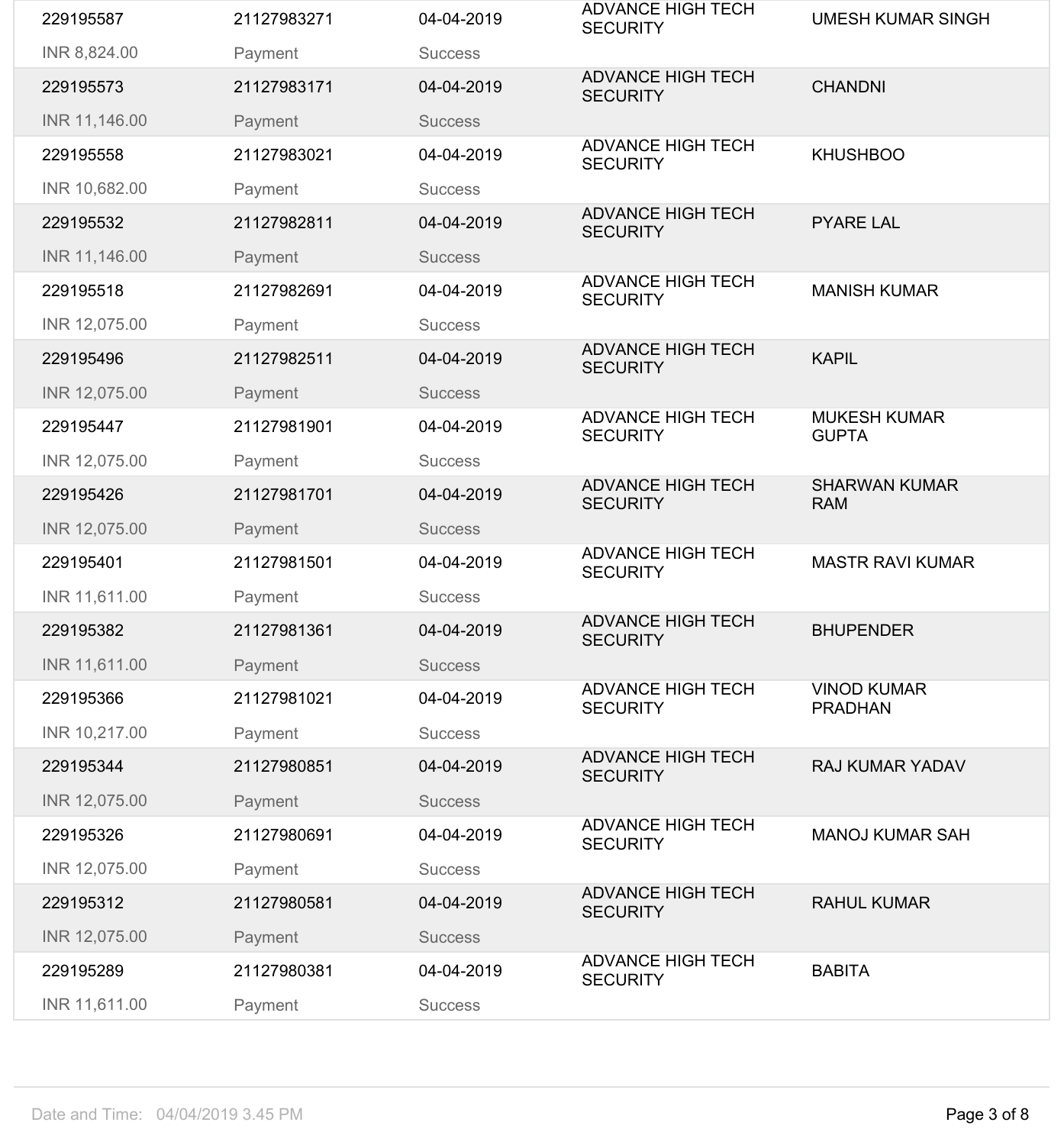| 229195266     | 21127980181 | 04-04-2019     | <b>ADVANCE HIGH TECH</b><br><b>SECURITY</b> | <b>SANJAY KUMAR</b>                   |
|---------------|-------------|----------------|---------------------------------------------|---------------------------------------|
| INR 5,573.00  | Payment     | <b>Success</b> |                                             |                                       |
| 229195247     | 21127980011 | 04-04-2019     | <b>ADVANCE HIGH TECH</b><br><b>SECURITY</b> | <b>ONKAR KUMAR</b><br><b>PASWAN</b>   |
| INR 12,075.00 | Payment     | <b>Success</b> |                                             |                                       |
| 229195227     | 21127979801 | 04-04-2019     | <b>ADVANCE HIGH TECH</b><br><b>SECURITY</b> | <b>MOHINI</b>                         |
| INR 11,146.00 | Payment     | <b>Success</b> |                                             |                                       |
| 229195195     | 21127979321 | 04-04-2019     | <b>ADVANCE HIGH TECH</b><br><b>SECURITY</b> | <b>LOKENDRA KUMAR</b>                 |
| INR 9,753.00  | Payment     | <b>Success</b> |                                             |                                       |
| 229195180     | 21127979211 | 04-04-2019     | <b>ADVANCE HIGH TECH</b><br><b>SECURITY</b> | <b>MANOJ KUMAR</b>                    |
| INR 4,644.00  | Payment     | <b>Success</b> |                                             |                                       |
| 229195167     | 21127979111 | 04-04-2019     | <b>ADVANCE HIGH TECH</b><br><b>SECURITY</b> | <b>SURENDER KUMAR</b><br><b>SINGH</b> |
| INR 12,075.00 | Payment     | <b>Success</b> |                                             |                                       |
| 229195154     | 21127979001 | 04-04-2019     | <b>ADVANCE HIGH TECH</b><br><b>SECURITY</b> | <b>MANPREET SINGH</b>                 |
| INR 4,644.00  | Payment     | <b>Success</b> |                                             |                                       |
| 229195135     | 21127978881 | 04-04-2019     | <b>ADVANCE HIGH TECH</b><br><b>SECURITY</b> | <b>VIPIN SHARMA</b>                   |
| INR 12,075.00 | Payment     | <b>Success</b> |                                             |                                       |
| 229195111     | 21127978471 | 04-04-2019     | <b>ADVANCE HIGH TECH</b><br><b>SECURITY</b> | <b>MANOHAR PASWAN</b>                 |
| INR 6,502.00  | Payment     | <b>Success</b> |                                             |                                       |
| 229195094     | 21127978331 | 04-04-2019     | <b>ADVANCE HIGH TECH</b><br><b>SECURITY</b> | <b>RUBI CHAUBE</b>                    |
| INR 5,573.00  | Payment     | <b>Success</b> |                                             |                                       |
| 229195085     | 21127978251 | 04-04-2019     | <b>ADVANCE HIGH TECH</b><br><b>SECURITY</b> | <b>CHANDER PAL</b><br><b>SHARMA</b>   |
| INR 11,146.00 | Payment     | <b>Success</b> |                                             |                                       |
| 229195080     | 21127978211 | 04-04-2019     | <b>ADVANCE HIGH TECH</b><br><b>SECURITY</b> | <b>RINKI</b>                          |
| INR 6,502.00  | Payment     | <b>Success</b> |                                             |                                       |
| 229195073     | 21127978141 | 04-04-2019     | <b>ADVANCE HIGH TECH</b><br><b>SECURITY</b> | <b>SACHIN</b>                         |
| INR 11,611.00 | Payment     | <b>Success</b> |                                             |                                       |
| 229195070     | 21127978111 | 04-04-2019     | <b>ADVANCE HIGH TECH</b><br><b>SECURITY</b> | <b>REENA DEVI</b>                     |
| INR 12,075.00 | Payment     | <b>Success</b> |                                             |                                       |
| 229195061     | 21127978031 | 04-04-2019     | <b>ADVANCE HIGH TECH</b><br><b>SECURITY</b> | <b>RAM MOHAN</b>                      |
| INR 12,075.00 | Payment     | <b>Success</b> |                                             |                                       |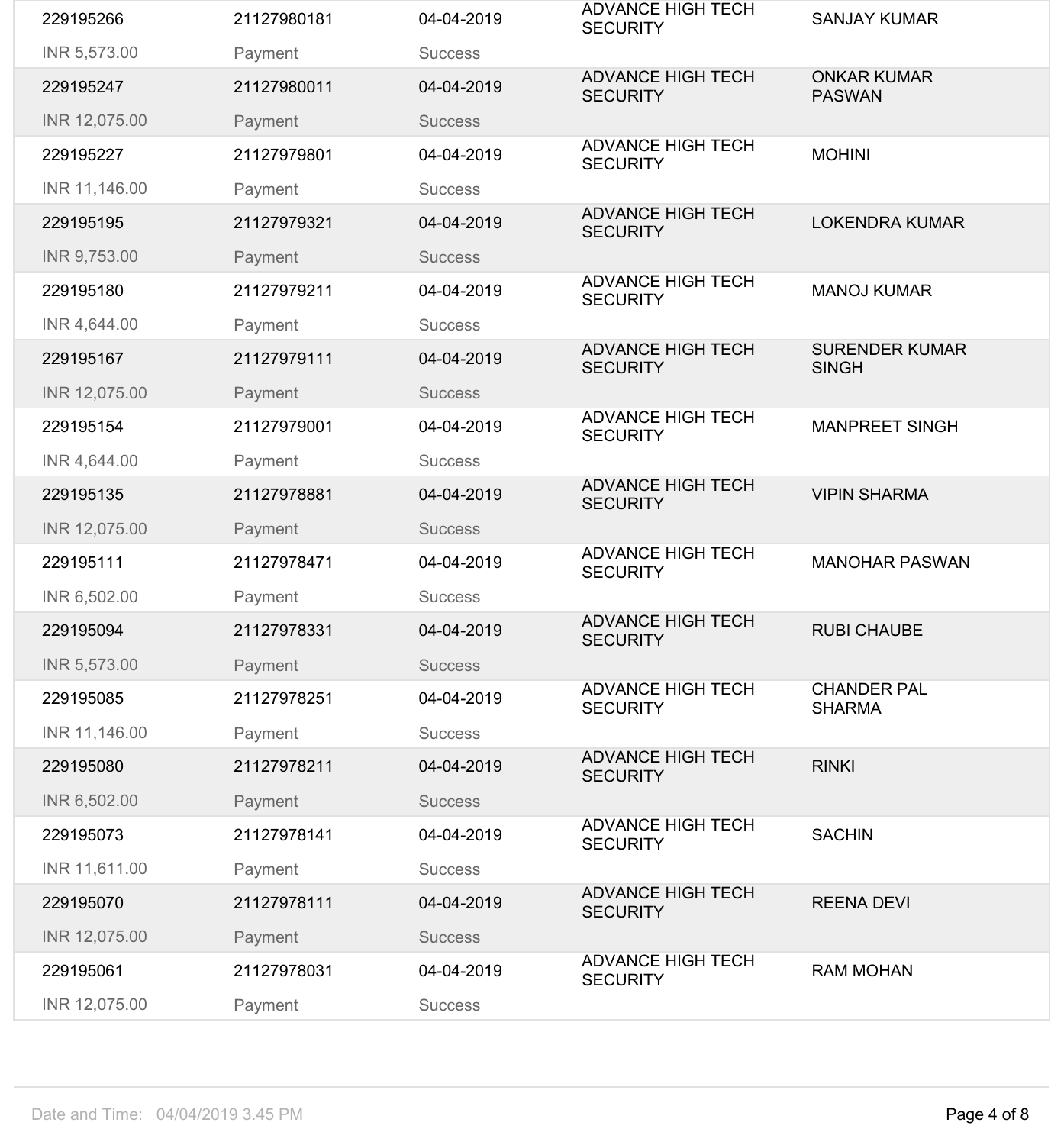| 229195054     | 21127977971 | 04-04-2019     | <b>ADVANCE HIGH TECH</b><br><b>SECURITY</b> | <b>BAMBAM KUMAR</b><br><b>PASWAN</b> |
|---------------|-------------|----------------|---------------------------------------------|--------------------------------------|
| INR 8,360.00  | Payment     | <b>Success</b> |                                             |                                      |
| 229195050     | 21127977941 | 04-04-2019     | <b>ADVANCE HIGH TECH</b><br><b>SECURITY</b> | <b>YOGESH</b>                        |
| INR 12,075.00 | Payment     | <b>Success</b> |                                             |                                      |
| 229195042     | 21127977881 | 04-04-2019     | <b>ADVANCE HIGH TECH</b><br><b>SECURITY</b> | <b>VIKRAM SINGH RANA</b>             |
| INR 12,075.00 | Payment     | <b>Success</b> |                                             |                                      |
| 229195035     | 21127977831 | 04-04-2019     | <b>ADVANCE HIGH TECH</b><br><b>SECURITY</b> | <b>CHANDAN</b>                       |
| INR 12,075.00 | Payment     | <b>Success</b> |                                             |                                      |
| 229195028     | 21127977771 | 04-04-2019     | <b>ADVANCE HIGH TECH</b><br><b>SECURITY</b> | POOJA DEVI                           |
| INR 11,611.00 | Payment     | <b>Success</b> |                                             |                                      |
| 229195023     | 21127977731 | 04-04-2019     | <b>ADVANCE HIGH TECH</b><br><b>SECURITY</b> | <b>CHANDEL</b>                       |
| INR 12,075.00 | Payment     | <b>Success</b> |                                             |                                      |
| 229195014     | 21127977671 | 04-04-2019     | <b>ADVANCE HIGH TECH</b><br><b>SECURITY</b> | <b>RAJEEV KUMAR</b>                  |
| INR 10,682.00 | Payment     | <b>Success</b> |                                             |                                      |
| 229195010     | 21127977631 | 04-04-2019     | <b>ADVANCE HIGH TECH</b><br><b>SECURITY</b> | <b>HARISH KUMAR</b>                  |
| INR 11,611.00 | Payment     | <b>Success</b> |                                             |                                      |
| 229195005     | 21127977601 | 04-04-2019     | <b>ADVANCE HIGH TECH</b><br><b>SECURITY</b> | <b>PRAVESH</b>                       |
| INR 12,075.00 | Payment     | <b>Success</b> |                                             |                                      |
| 229194997     | 21127977541 | 04-04-2019     | <b>ADVANCE HIGH TECH</b><br><b>SECURITY</b> | <b>VIKASH</b>                        |
| INR 12,075.00 | Payment     | <b>Success</b> |                                             |                                      |
| 229194962     | 21127977331 | 04-04-2019     | <b>ADVANCE HIGH TECH</b><br><b>SECURITY</b> | <b>REENA DEVI</b>                    |
| INR 11,611.00 | Payment     | <b>Success</b> |                                             |                                      |
| 229194937     | 21127977101 | 04-04-2019     | <b>ADVANCE HIGH TECH</b><br><b>SECURITY</b> | <b>SUMIT</b>                         |
| INR 12,075.00 | Payment     | <b>Success</b> |                                             |                                      |
| 229194926     | 21127977091 | 04-04-2019     | <b>ADVANCE HIGH TECH</b><br><b>SECURITY</b> | <b>SURUCHI</b>                       |
| INR 12,075.00 | Payment     | <b>Success</b> |                                             |                                      |
| 229173336     | 21127764631 | 04-04-2019     | <b>ADVANCE HIGH TECH</b><br><b>SECURITY</b> | <b>MAMTA</b>                         |
| INR 12,075.00 | Payment     | <b>Success</b> |                                             |                                      |
| 229173333     | 21127764611 | 04-04-2019     | <b>ADVANCE HIGH TECH</b><br><b>SECURITY</b> | <b>SUNEEL</b>                        |
| INR 12,075.00 | Payment     | <b>Success</b> |                                             |                                      |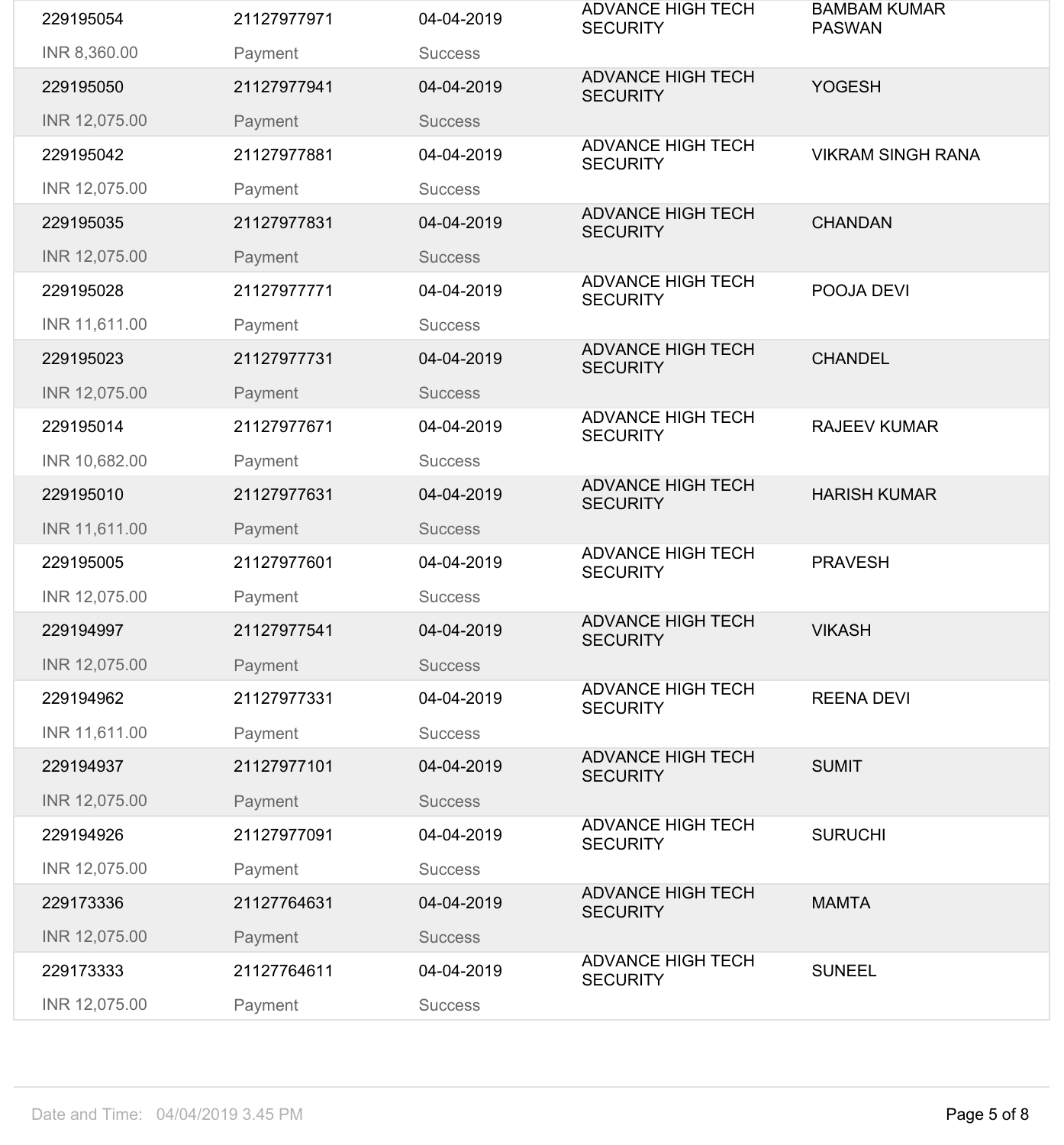| 229173275<br>INR 12,075.00<br>229173266<br>INR 7,895.00<br>229173257<br>INR 6,966.00<br>229173248 | Payment<br>21127763931<br>Payment<br>21127763861<br>Payment<br>21127763801 | <b>Success</b><br>04-04-2019<br><b>Success</b><br>04-04-2019<br><b>Success</b><br>04-04-2019 | <b>ADVANCE HIGH TECH</b><br><b>SECURITY</b><br><b>ADVANCE HIGH TECH</b><br><b>SECURITY</b><br><b>ADVANCE HIGH TECH</b><br><b>SECURITY</b> | <b>DEENANATH</b><br><b>SARVENDRA KUMAR</b><br><b>SHAMBHU</b> |
|---------------------------------------------------------------------------------------------------|----------------------------------------------------------------------------|----------------------------------------------------------------------------------------------|-------------------------------------------------------------------------------------------------------------------------------------------|--------------------------------------------------------------|
|                                                                                                   |                                                                            |                                                                                              |                                                                                                                                           |                                                              |
|                                                                                                   |                                                                            |                                                                                              |                                                                                                                                           |                                                              |
|                                                                                                   |                                                                            |                                                                                              |                                                                                                                                           |                                                              |
|                                                                                                   |                                                                            |                                                                                              |                                                                                                                                           |                                                              |
|                                                                                                   |                                                                            |                                                                                              |                                                                                                                                           |                                                              |
|                                                                                                   |                                                                            |                                                                                              |                                                                                                                                           | <b>MANDAL</b>                                                |
|                                                                                                   | 21127764001                                                                | 04-04-2019                                                                                   | <b>ADVANCE HIGH TECH</b><br><b>SECURITY</b>                                                                                               | <b>BHARAT KUMAR</b>                                          |
| INR 9,753.00                                                                                      | Payment                                                                    | <b>Success</b>                                                                               |                                                                                                                                           |                                                              |
| 229173283                                                                                         | 21127764071                                                                | 04-04-2019                                                                                   | <b>ADVANCE HIGH TECH</b><br><b>SECURITY</b>                                                                                               | <b>SANJU DEVI</b>                                            |
| INR 12,075.00                                                                                     | Payment                                                                    | <b>Success</b>                                                                               |                                                                                                                                           |                                                              |
| 229173289                                                                                         | 21127764131                                                                | 04-04-2019                                                                                   | <b>ADVANCE HIGH TECH</b><br><b>SECURITY</b>                                                                                               | <b>MANTU SAH</b>                                             |
| INR 12,075.00                                                                                     | Payment                                                                    | <b>Success</b>                                                                               |                                                                                                                                           |                                                              |
| 229173302                                                                                         | 21127764201                                                                | 04-04-2019                                                                                   | <b>ADVANCE HIGH TECH</b><br><b>SECURITY</b>                                                                                               | <b>DEV RAJ</b>                                               |
| INR 12,075.00                                                                                     | Payment                                                                    | <b>Success</b>                                                                               |                                                                                                                                           |                                                              |
| 229173309                                                                                         | 21127764241                                                                | 04-04-2019                                                                                   | <b>ADVANCE HIGH TECH</b><br><b>SECURITY</b>                                                                                               | <b>ARUN KUMAR</b>                                            |
| INR 11,611.00                                                                                     | Payment                                                                    | <b>Success</b>                                                                               |                                                                                                                                           |                                                              |
| 229173318                                                                                         | 21127764501                                                                | 04-04-2019                                                                                   | <b>SECURITY</b>                                                                                                                           | <b>VISHAL SAINI</b>                                          |
| INR 12,075.00                                                                                     | Payment                                                                    | <b>Success</b>                                                                               | <b>ADVANCE HIGH TECH</b>                                                                                                                  |                                                              |
|                                                                                                   | 21127764581                                                                | 04-04-2019                                                                                   | <b>ADVANCE HIGH TECH</b><br><b>SECURITY</b>                                                                                               | <b>RAM KUMAR</b>                                             |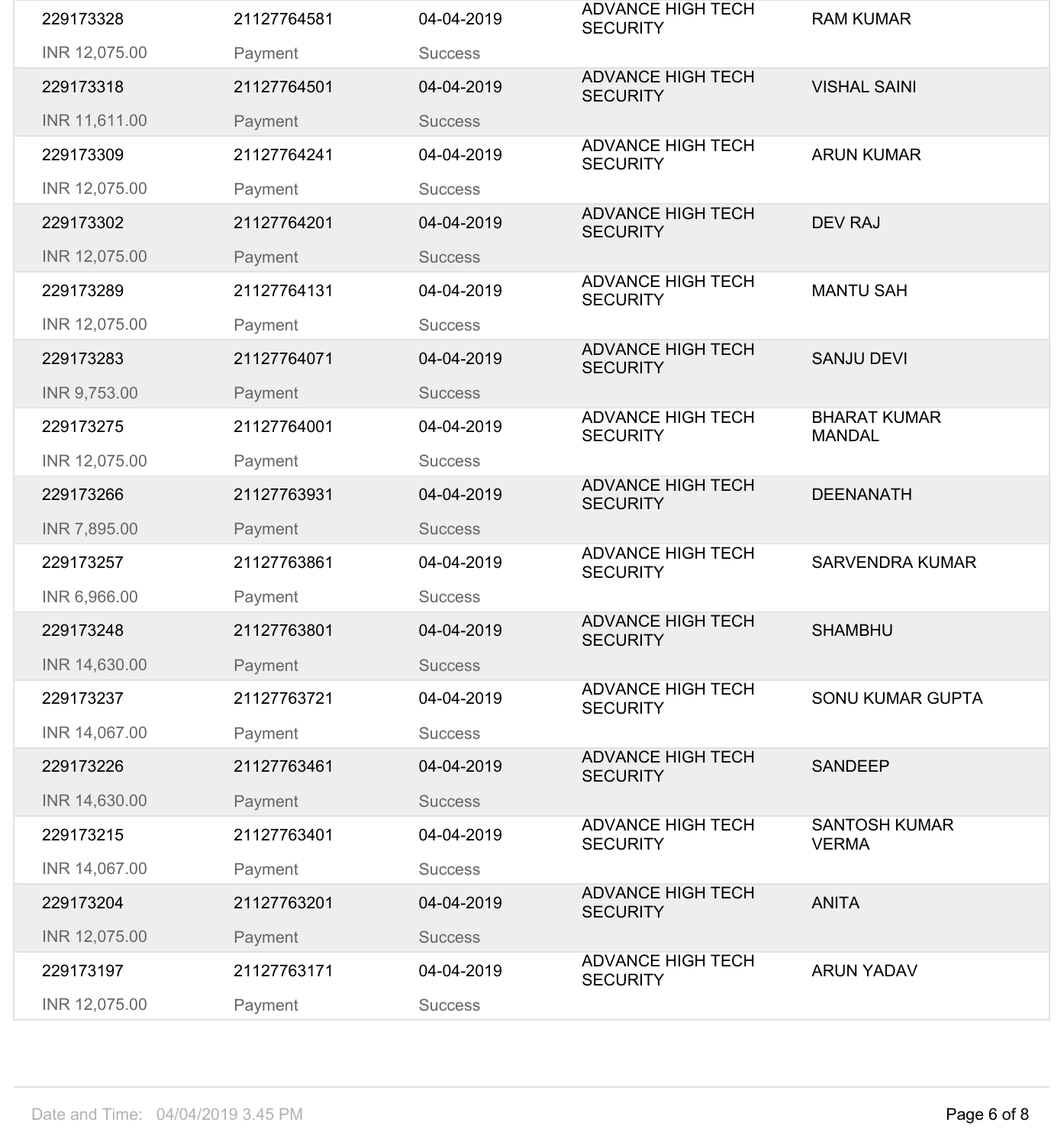| 229173187     | 21127763121 | 04-04-2019     | <b>ADVANCE HIGH TECH</b><br><b>SECURITY</b> | <b>DILIP KUMAR</b>                    |
|---------------|-------------|----------------|---------------------------------------------|---------------------------------------|
| INR 12,075.00 | Payment     | <b>Success</b> |                                             |                                       |
| 229173163     | 21127762961 | 04-04-2019     | <b>ADVANCE HIGH TECH</b><br><b>SECURITY</b> | <b>PAVNESH KUMAR</b>                  |
| INR 12,075.00 | Payment     | <b>Success</b> |                                             |                                       |
| 229173175     | 21127762841 | 04-04-2019     | <b>ADVANCE HIGH TECH</b><br><b>SECURITY</b> | <b>SUBHASH CHANDRA</b>                |
| INR 12,075.00 | Payment     | <b>Success</b> |                                             |                                       |
| 229173158     | 21127762791 | 04-04-2019     | <b>ADVANCE HIGH TECH</b><br><b>SECURITY</b> | <b>BRAJENDRA KUMAR</b>                |
| INR 12,075.00 | Payment     | <b>Success</b> |                                             |                                       |
| 229173145     | 21127762691 | 04-04-2019     | <b>ADVANCE HIGH TECH</b><br><b>SECURITY</b> | <b>UTTAM SINGH</b>                    |
| INR 11,611.00 | Payment     | <b>Success</b> |                                             |                                       |
| 229173139     | 21127762651 | 04-04-2019     | <b>ADVANCE HIGH TECH</b><br><b>SECURITY</b> | <b>SONU KUMAR SAH</b>                 |
| INR 12,075.00 | Payment     | <b>Success</b> |                                             |                                       |
| 229173124     | 21127762581 | 04-04-2019     | <b>ADVANCE HIGH TECH</b><br><b>SECURITY</b> | <b>SAVITRI</b>                        |
| INR 12,075.00 | Payment     | <b>Success</b> |                                             |                                       |
| 229173114     | 21127762531 | 04-04-2019     | <b>ADVANCE HIGH TECH</b><br><b>SECURITY</b> | <b>SACHIN KUMAR</b>                   |
| INR 12,075.00 | Payment     | <b>Success</b> |                                             |                                       |
|               |             |                |                                             |                                       |
| 229173105     | 21127762491 | 04-04-2019     | <b>ADVANCE HIGH TECH</b><br><b>SECURITY</b> | <b>SHARVAN KUMAR</b><br><b>MANDAL</b> |
| INR 12,075.00 | Payment     | <b>Success</b> |                                             |                                       |
| 229173070     | 21127762091 | 04-04-2019     | <b>ADVANCE HIGH TECH</b><br><b>SECURITY</b> | <b>SUDHA DEVI</b>                     |
| INR 12,075.00 | Payment     | <b>Success</b> |                                             |                                       |
| 229173088     | 21127762031 | 04-04-2019     | <b>ADVANCE HIGH TECH</b><br><b>SECURITY</b> | <b>RAVINDERA</b>                      |
| INR 12,075.00 | Payment     | <b>Success</b> |                                             |                                       |
| 229173078     | 21127762011 | 04-04-2019     | <b>ADVANCE HIGH TECH</b><br><b>SECURITY</b> | <b>MD RIZWAN ALAM</b>                 |
| INR 12,075.00 | Payment     | <b>Success</b> |                                             |                                       |
| 229173043     | 21127761731 | 04-04-2019     | <b>ADVANCE HIGH TECH</b><br><b>SECURITY</b> | <b>AVINASH KUMAR</b>                  |
| INR 11,843.00 | Payment     | <b>Success</b> |                                             |                                       |
| 229173039     | 21127761481 | 04-04-2019     | <b>ADVANCE HIGH TECH</b><br><b>SECURITY</b> | <b>ASHA DAS</b>                       |
| INR 12,075.00 | Payment     | <b>Success</b> |                                             |                                       |
| 229173030     | 21127761421 | 04-04-2019     | <b>ADVANCE HIGH TECH</b><br><b>SECURITY</b> | <b>SHIV NARAYAN</b>                   |